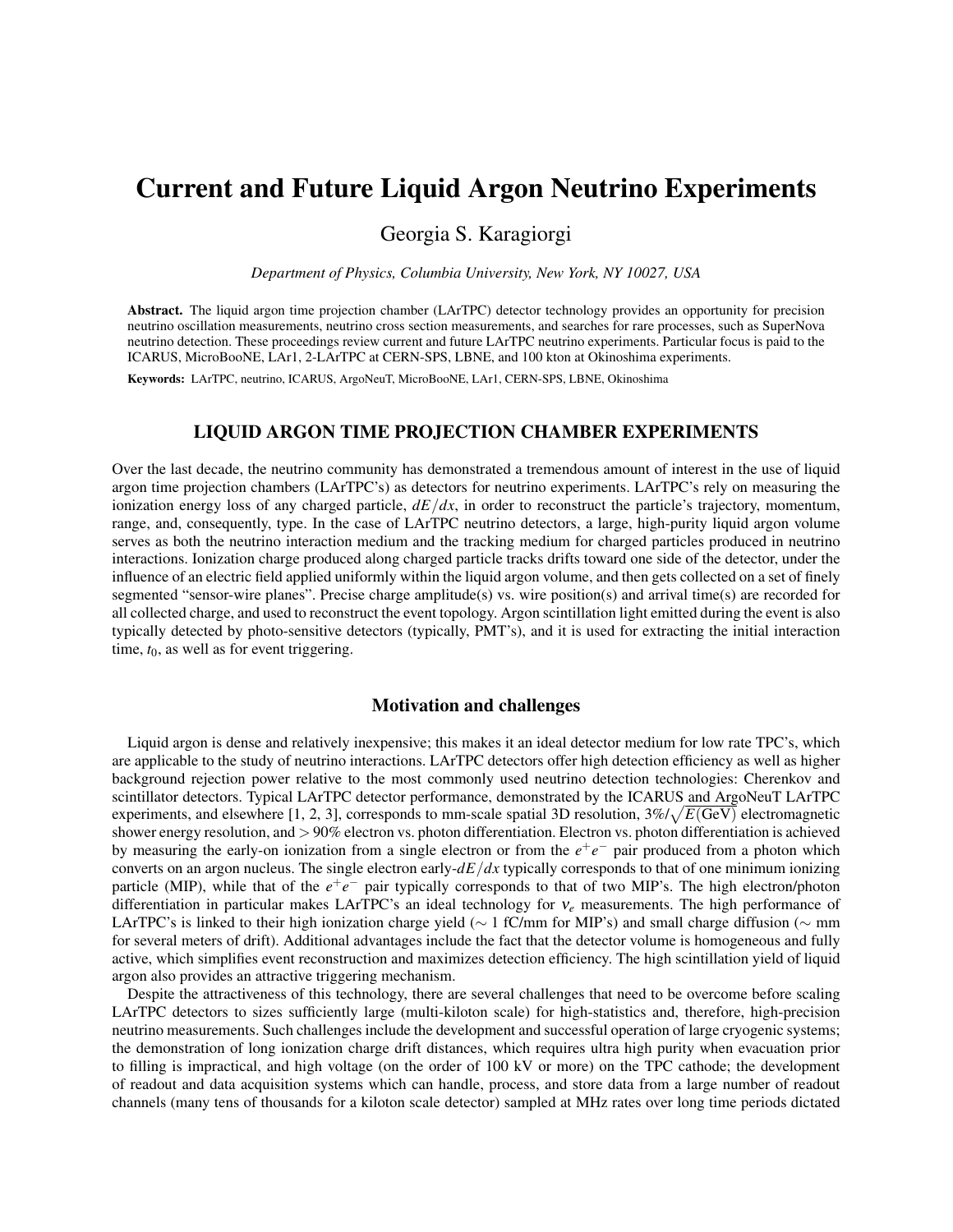by charge drift distances (on the order of many milliseconds per event); the development of low noise, cold electronics; and the development of fast reconstruction software. Those challenges are being addressed by a number of ongoing and planned R&D projects, including ArgoNeuT, ICARUS, the Materials Test Stand and LAPD at Fermilab [4], LArIAT [5], MicroBooNE [6], ArgonTube at Bern [7], the 50 L and 10 m<sup>3</sup> demonstrators at CERN [8, 9], and the Test-Beam (T32) experiment at J-PARC [10].

## Physics goals

LArTPC neutrino experiments aim to address outstanding fundamental questions in neutrino physics. Those include the search of CP violation in three-neutrino oscillations, through its observable effects in long-baseline  $v_e$  and  $\bar{v}_e$ appearance, and the determination of the neutrino mass hierarchy. The LBNE [11], LAGUNA/LBNO [12], 100 kton at Okinoshima [13], MODULAr [14], and GLADE [15] experiments aim to search for and possibly measure CP violation, as well as measure the neutrino mass hierarchy. Due to their detector sizes, those experiments also provide opportunities for searches for rare events, including proton decay and baryon number violating processes, SuperNova core collapse neutrinos, and, potentially diffuse SuperNova neutrino background detection [16]. Two equally fundamental but also experimentally pressing questions are (1) whether sterile neutrino oscillations take place at short baselines, and (2) whether and how well we understand inclusive and exclusive neutrino cross sections, and in particular nuclear effects and final state interactions in neutrino-nucleus scattering. The former question forms the main physics goal of the LAr1 [17] and the 2-LArTPC at CERN-SPS [18] experiments, and one of the goals of the MicroBooNE experiment. The latter question is being addressed by current and near-term LArTPC experiments including ArgoNeuT, MicroBooNE, LAr1, 2-LArTPC at CERN-SPS, and ICARUS.

The goal of next-generation neutrino cross-section experiments, including the ones above, is to unambiguously measure neutrino cross sections at ∼ 1 GeV. Past cross section measurements (from K2K, MiniBooNE, SciBooNE, MINOS, NOMAD) have revealed limitations in our understanding of neutrino interactions (see, e.g. [19]). This limitation is partly a consequence of the leptonic system providing an incomplete description of neutrino interaction processes. It is now generally accepted that hadronic effects play a critical role and should be considered as well. More specifically, a precise measurement of the hadronic system (vertex activity, hadronic final state multiplicity and momentum, etc.) in neutrino interactions is necessary, and it provides critical information for testing existing models and developing more robust neutrino interaction event generators for oscillation and other neutrino physics. LArTPC's can study<sup>1</sup> events after final state interactions and provide measurements of the hadronic system in exquisite detail. Particular interaction channels can be studied in terms of final state multiplicity, as well as in terms of reconstructed neutrino energy from lepton kinematics alone vs. summed total energy. Resulting measurements should help constrain generator-level implementations of neutrino cross section and nuclear effects models, which seem to predict vastly different final state multiplicities [20]. Channels of interest which can be studied in current and near-future LArTPC detectors include: (1) neutrino-nucleon charged-current (CC) quasi-elastic scattering; (2) neutrino-nucleon neutralcurrent (NC) elastic scattering; (2) Kaon production; (3) single-pion production; (4) hyperon production; (5) singlephoton production in low-energy scattering; (6) ν*<sup>e</sup>* CC scattering (first high statistics measurements at ∼1 GeV).

## Worldwide efforts

There is a significant worldwide effort to develop the LArTPC technology to multi-kiloton detectors for future neutrino experiments, both in the form of dedicated R&D and test experiments such as those mentioned above, and in the form of intermediate-scale (multi-ton scale) LArTPC experiments. Table 1 summarizes present and future LArTPC experiments. Selected current and future LArTPC experiments are presented in the following two sections.

 $<sup>1</sup>$  One of the limitations of LArTPC's from the perspective of cross section physics is that only one type of target nucleus (Ar) is available; there</sup> are no free proton targets. On the other hand, this provides a clean measurement of nuclear effects in a single nucleus, where effects from free and bound nucleons are not convoluted (unlike the case of CH2 in MiniBooNE, for example). Another limitation is that sign identification (neutrino vs. antineutrino) is difficult on an event-by-event basis. It is worth noting that magnetized LArTPC's are challenging. Alternative options include the use of high-purity sign-selected neutrino beam, the use of a spectrometer together with the LArTPC for lepton  $(\mu)$  charge identification, as in the case of the ArgoNeuT and 2-LArTPC at CERN-SPS experiments, or the use of the Michel electron from muon decay as a tag, as 76% of  $\mu$ <sup>-</sup> capture in Ar.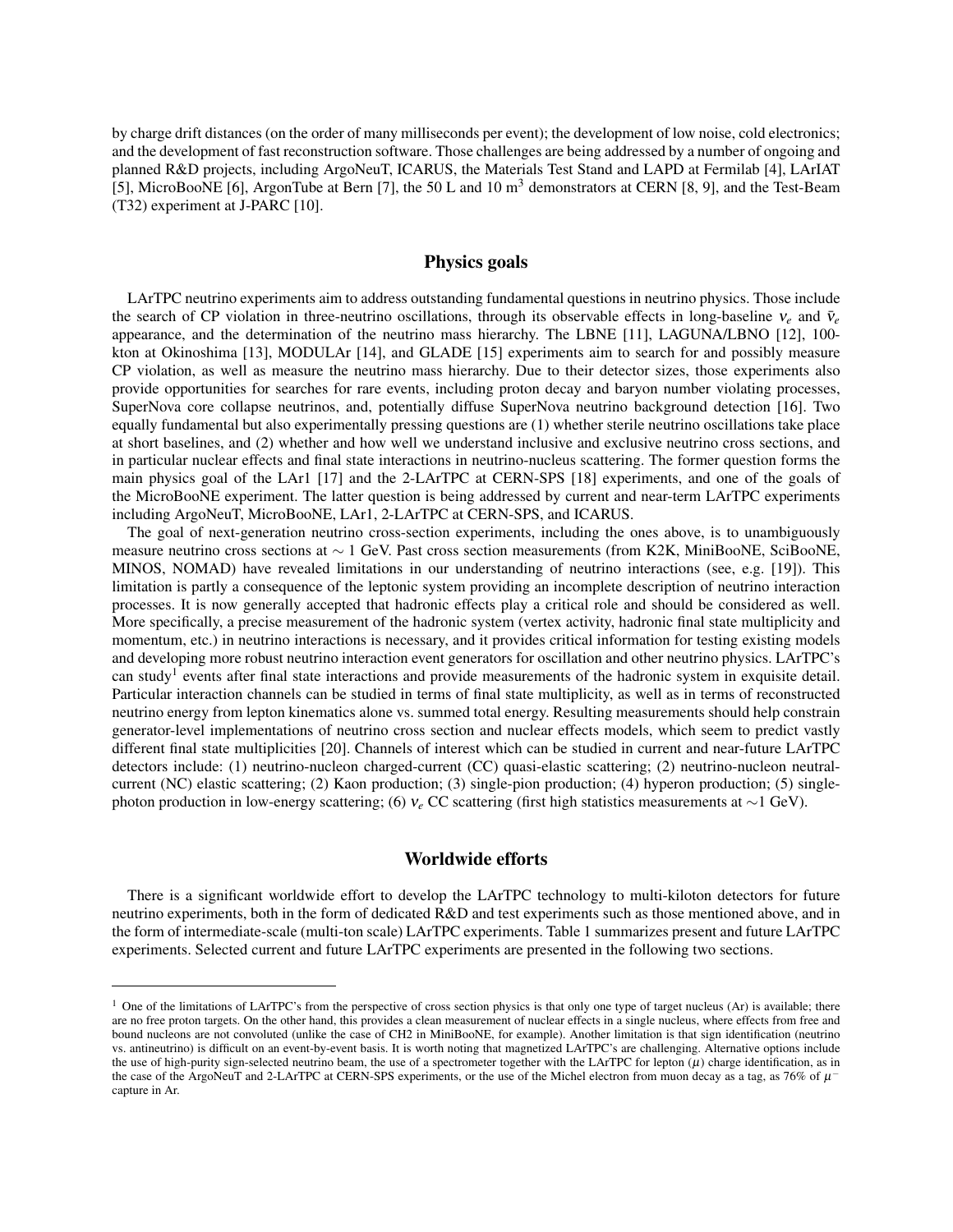| <b>Experiment</b>              | LAr mass<br>(tons)                 | <b>Physics</b><br>goals                                          | <b>Baseline</b><br>(km)       | $E_v$<br>(GeV)  | <b>Detector</b><br>location              | <b>Current</b><br>status                    | Online                          |
|--------------------------------|------------------------------------|------------------------------------------------------------------|-------------------------------|-----------------|------------------------------------------|---------------------------------------------|---------------------------------|
| <b>ICARUS</b>                  | 600                                | R&D, long<br>baseline (single)<br>detector)                      | 732                           | $\sim$ 5 $-$ 25 | Gran Sasso<br>(CNGS<br>beam)             | Running                                     | Fully<br>operational<br>in 2010 |
| ArgoNeuT                       | $175\ell$                          | R&D, cross<br>sections                                           | $\mathbf{1}$                  | $\sim 0.1 - 10$ | <b>NuMI</b>                              | Completed                                   | N/A                             |
| MicroBooNE                     | 170 (86<br>active)                 | R&D, short<br>baseline (single)<br>detector)                     | 0.470                         | $\sim 0.1 - 3$  | Fermilab<br>(BNB)                        | Under<br>construction                       | 2014                            |
| LAr1                           | $17 + 60$<br>$+1000$<br>(fiducial) | Short baseline<br>(3 detectors)                                  | 0.100<br>$+0.470$<br>$+0.700$ | $\sim 0.1 - 3$  | Fermilab<br>(BNB)                        | Letter of<br>Intent                         | $\sim$ 5 yrs                    |
| 2-LArTPC at<br><b>CERN-SPS</b> | $150 + 478$<br>(fiducial)          | Short baseline<br>(2 detectors)                                  | $0.3 + 1.6$                   | $\sim$ 2        | <b>CERN</b><br>(new beam<br>from SPS)    | Proposal                                    | $\sim$ 5 yrs                    |
| <b>MODULAr</b>                 | 5,000                              | Long baseline<br>(shallow depth)                                 | 730                           | $\sim 5 - 25$   | Gran Sasso                               | Planned                                     | $5 - 10$ yrs                    |
| <b>GLADE</b>                   | 5,000                              | Long baseline<br>(surface)                                       | 810                           | $\sim 0.5 - 2$  | <b>NuMI</b><br>off-axis                  | Letter of<br>Intent                         | $5 - 10$ yrs                    |
| <b>LBNE</b>                    | 35,000<br>(fiducial)               | Long baseline<br>(smaller, surface<br>far detector<br>initially) | 1300                          | $\sim 0.5 - 5$  | <b>SURF</b><br>(new<br>Fermilab<br>beam) | Planned<br>$(CD-1)$                         | $10+yrs$                        |
| LAGUNA/<br><b>LBNO</b>         | Start with<br>20,000               | Long baseline<br>(underground<br>far detector)                   | 2300                          | $\sim$ few      | Europe<br>(new CERN<br>beam)             | Expression<br>of Interest in<br>preparation | $10+$ yrs                       |
| $100$ -kton at<br>Okinoshima   | $Up$ to<br>100,000                 | Long baseline<br>(underground<br>far detector)                   | 665                           | $\sim 0.5 - 2$  | Okinoshima<br>(new J-PARC<br>beam)       | R&D<br>Proposal at<br><b>J-PARC</b>         | $10+yrs$                        |

TABLE 1. Summary of present and future LArTPC neutrino experiments. For a detailed description of the ArgoNeuT experiment and preliminary cross section results, see [21, 22].

## CURRENT EXPERIMENTS

- 1. *ICARUS:* The ICARUS experiment is widely considered as the pioneer LArTPC neutrino experiment. The detector is located underground at Gran Sasso National Lab, Italy, and detects neutrinos from the CNGS beam from CERN. The detector consists of two identical modules,  $3.6 \times 3.9 \times 19.6$  m<sup>3</sup> each, and each houses two TPC's, with 1.5 m drift length. The total (active) liquid argon mass is 600 (476) tons. The detector is read out by 54,000 wire channels, with triggering provided by PMT's. The ICARUS detector performance is documented in [1]. The neutrino baseline is 732 km, and the neutrino mean energy is ∼ 17 GeV. ICARUS has been fully operational and collecting data since 2010, and has thus far collected data for a total of ∼ 5E19 protons on target (POT). More than half of the data (3.3E19 POT) has been analyzed so far. Physics results from ICARUS include: a search for sterile neutrino oscillations [23]; a search for superluminal neutrinos through neutrino Cherenkovanalogue radiation [24]; and a precision measurement of the neutrino time-of-flight with the CNGS beam [25, 26]. The CNGS events analysis is ongoing.
- 2. *MicroBooNE:* The MicroBooNE experiment is currently under construction. It is scheduled to begin its operation in the Fermilab Booster Neutrino Beamline (BNB) in 2014, where it will collect data for a total of 6.6E20 POT, in neutrino running mode. The neutrino baseline is 470 m, and the mean neutrino energy is a few hundred MeV. The MicroBooNE cryostat holds 170 tons (86 active tons) of liquid argon. The TPC dimensions are  $2.5 \times 2.3 \times 10.2$  m, with 2.5 m being the drift direction. MicroBooNE uses three wire planes, with 3 mm wire separation (8256) wires total) and 30 PMT's which provide the event  $t_0$  and triggering information. One of the primary goals of MicroBooNE is the investigation of the nature of the ν*e*-like excess previously observed by MiniBooNE, a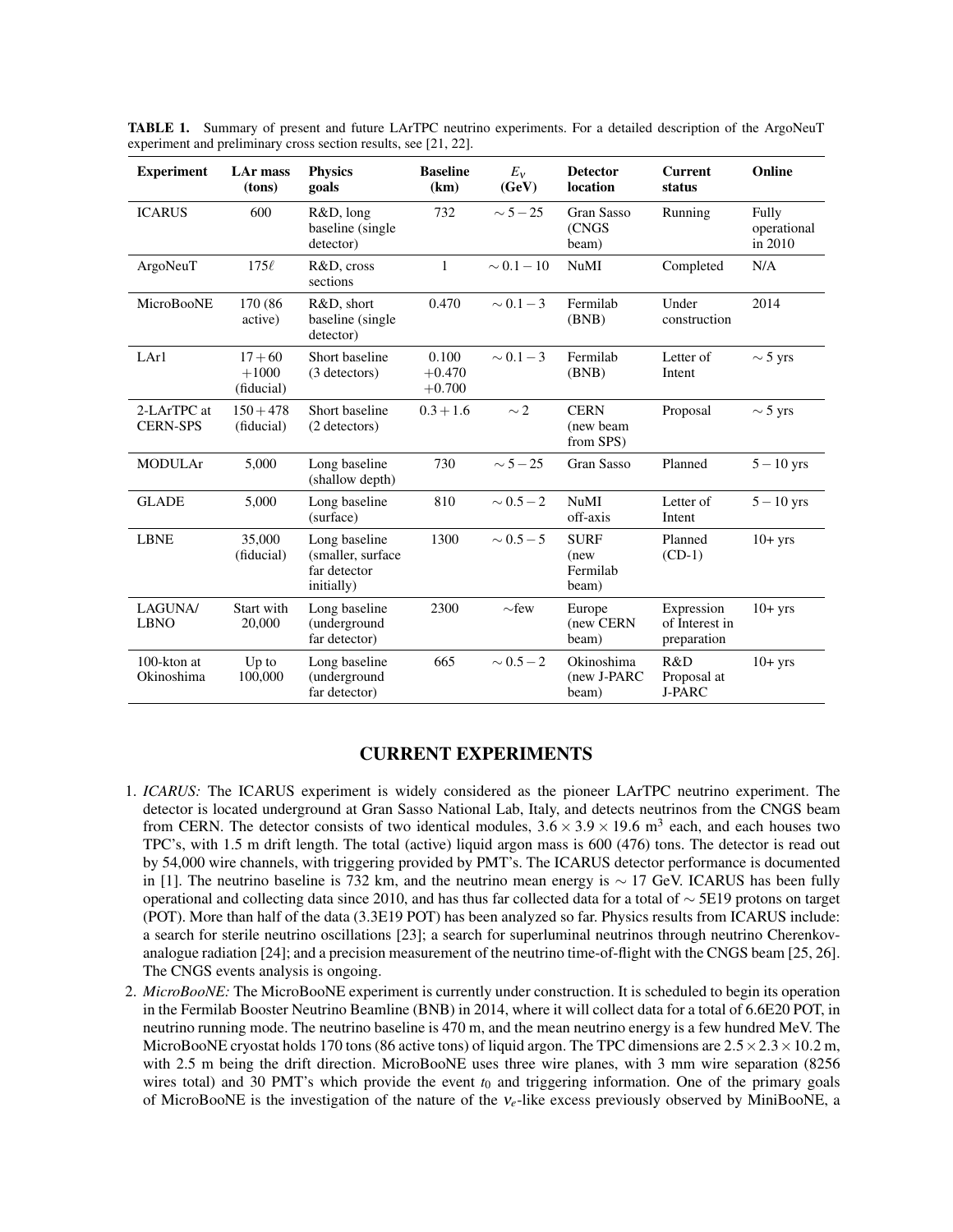Cherenkov experiment [27]. The MiniBooNE excess appears at low reconstructed neutrino energy, reconstructed from lepton kinematics assuming quasi-elastic (QE) scattering. It is consistent with event signatures with either a single observable electron (e.g. ν*<sup>e</sup>* CCQE events), or a single observable photon (e.g. NC backgrounds from ∆ production and radiative decay). Because of its high electron/photon separation capability, MicroBooNE will be able to determine if the excess is due to single electron or due to single photon events, with 5.7 $\sigma$  or 4.1 $\sigma$  statistical significance, respectively. In the case of a single electron excess, possible explanations include non-standard  $v_{\mu} \rightarrow v_{e}$  oscillations (e.g. due to sterile neutrinos). In the case of a single photon excess, possible explanations include new mechanisms of single photon production. The second primary goal of MicroBooNE is to provide high-statistics neutrino exclusive final state and cross section measurements in the 1 GeV neutrino energy range. MicroBooNE expects to observe a total of  $\sim$  100k ( $\sim$  30k)  $v_\mu$  CC (NC) events during its full neutrino run in the BNB, as well as a significant number of  $v_e$  CC events ( $\sim$  2,000/yr) from the off-axis, higher-energy NuMI beam from Fermilab. Other physics goals include the study of backgrounds to proton decay and baryon number violating processes for larger (underground) detectors, and potential detection of SuperNova neutrinos.

## FUTURE EXPERIMENTS

- 1. *LAr1:* The LAr1 experiment is a proposed experiment which is based on continued MicroBooNE running in the Fermilab BNB, with the addition of a second, larger LArTPC detector at 700 m, and possibly a third, smaller LArTPC detector at 100 m. The smaller and larger detector fiducial masses are 17 and 1000 tons, respectively. The 1 kton detector, from which LAr1 gets its name, serves as an engineering prototype for LBNE, as it employs the "membrane cryostat" design of the LBNE far detector. Following that design, the TPC is constructed as an array of modular units of "anode plane assemblies",  $2.7 \times 7 \times 0.10$  m<sup>3</sup>, and "cathode plane assemblies",  $2.5 \times 7$  m<sup>2</sup>. With such detector configuration, a near/far comparison of detected BNB neutrino event spectra allows for a definitive test of the sterile neutrino oscillation hypothesis. Preliminary sensitivity estimates show coverage of the LSND 99% and 90% CL allowed two-neutrino oscillation parameters at  $5\sigma$  in neutrino and antineutrino running mode, respectively. The LAr1 collaboration has submitted a Letter of Intent to the Fermilab Directorate, and there is strong ongoing effort to develop this idea into a proposal by Summer 2013. The projected start of construction, if the experiment is approved, is ∼2016.
- 2. *2-LArTPC at CERN-SPS:* An analogous effort for a short baseline sterile neutrino oscillation search is being proposed in Europe, which involves the construction of two or three (optional) LArTPC detectors situated onaxis in a newly proposed neutrino beam from the CERN-SPS, with mean neutrino energy of  $\sim$  2 GeV. Two LArTPC detectors together with one iron spectrometer per detector will be situated at 330 m (near) and 1600 m (far) from neutrino production. A third LArTPC+spectrometer detector is being considered for a mid (1100 m) position in the same beamline. The ICARUS detector could be transported to CERN and used as the far detector, while a new 150 ton LArTPC would serve as the near detector. The two-detector configuration alone can exclude the LSND 99% CL allowed region at 99% CL in both neutrino and antineutrino running mode, after one and two years of running in each mode, respectively.
- 3. *LBNE:* LBNE is a planned long-baseline neutrino experiment, aiming to search for and measure leptonic CP violation and to determine the neutrino mass hierarchy. It consists of a near detector at Fermilab, and an underground, 35 kton (fiducial) LArTPC far detector at SURF. The experiment uses a new, high-power (2.3 MW), broadband, sign-selected  $v_\mu$  beam from Fermilab, with  $E_v \sim 0.5-5$  GeV. The far detector baseline is 1300 km. In addition to long-baseline oscillation physics, LBNE also has sensitivity to non-accelerator neutrino measurements (atmospheric and SuperNova neutrinos) and rare processes such as proton decay. In 2012, the LBNE experiment adopted the recommendation for a "phased approach" toward its final design and physics goals [28]. The goal of the first phase is a 2.3 MW-capable broadband beam,  $a > 10$  kton underground far detector, and a near detector. The current funding guidance from the U.S. DOE allows for construction of the beamline, beam monitors, and a large LArTPC on-surface at SURF. Underground placement, the near detector, and some beamline enhancements are expected to be enabled by non-DOE sources. LBNE was granted CD-1 approval by the U.S. DOE in 2012.
- 4. *100-kton at Okinoshima:* Analogous to the LBNE effort in the U.S. is the proposal for a 100 kton LArTPC far detector at Okinoshima Island, Japan, combined with a new, high-intensity neutrino beam from J-PARC. The neutrino beam energy corresponds to ∼1 GeV, and the neutrino baseline is 660 km, with the detector situated at 0.76 degrees off-axis. The detector makes use of the GLACIER design, which uses a double-phase "LEM-TPC". This concept makes use of ionization charge drifting from liquid to gas argon phase to provide additional charge